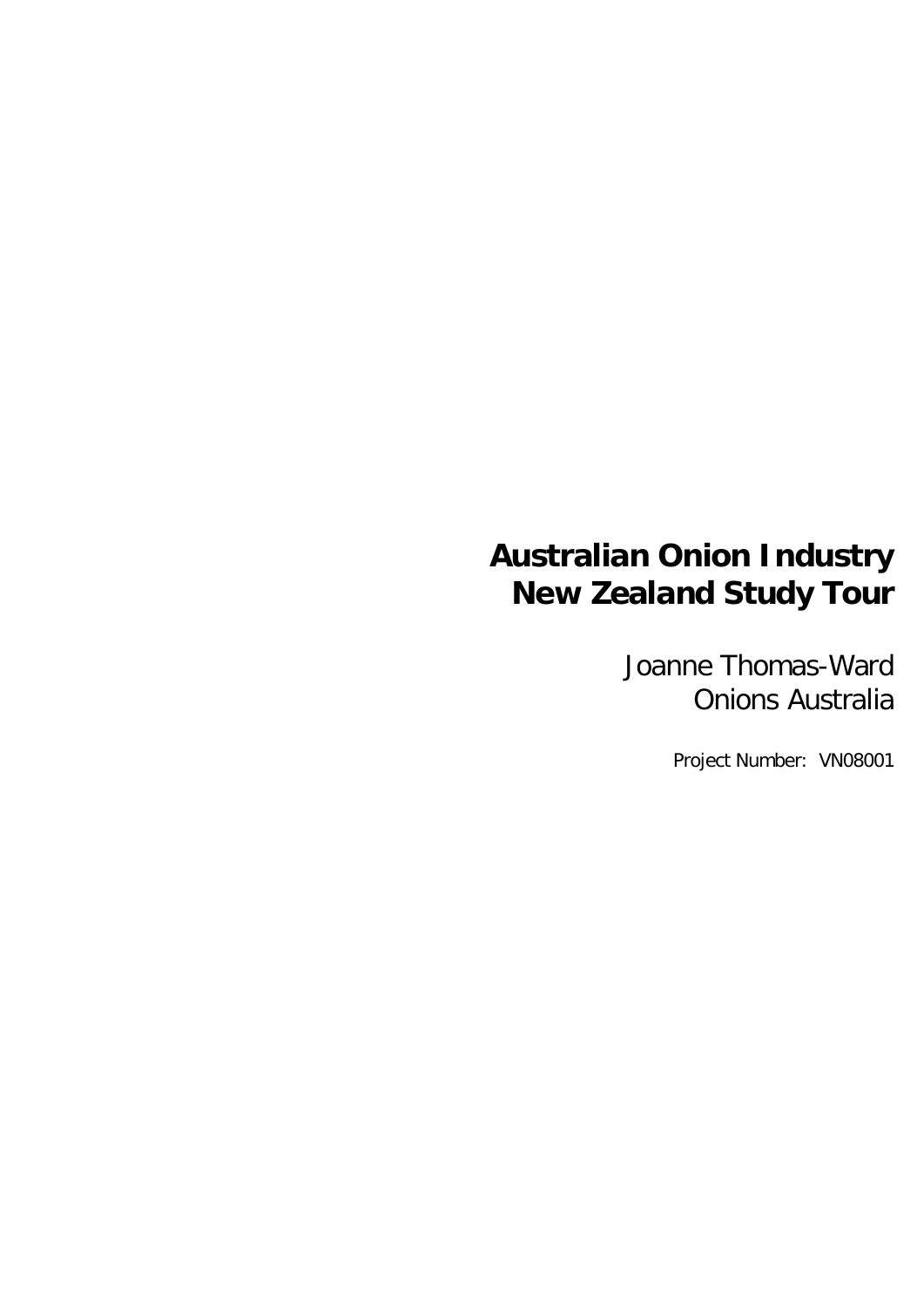#### **VN08001**

This report is published by Horticulture Australia Ltd to pass on information concerning horticultural research and development undertaken for the onion industry.

The research contained in this report was funded by Horticulture Australia Ltd with the financial support of Onions Australia.

All expressions of opinion are not to be regarded as expressing the opinion of Horticulture Australia Ltd or any authority of the Australian Government.

The Company and the Australian Government accept no responsibility for any of the opinions or the accuracy of the information contained in this report and readers should rely upon their own enquiries in making decisions concerning their own interests.

ISBN 0 7341 2089 3

Published and distributed by: Horticulture Australia Ltd Level 7 179 Elizabeth Street Sydney NSW 2000 Telephone: (02) 8295 2300 Fax: (02) 8295 2399

© Copyright 2009



Know-how for Horticulture™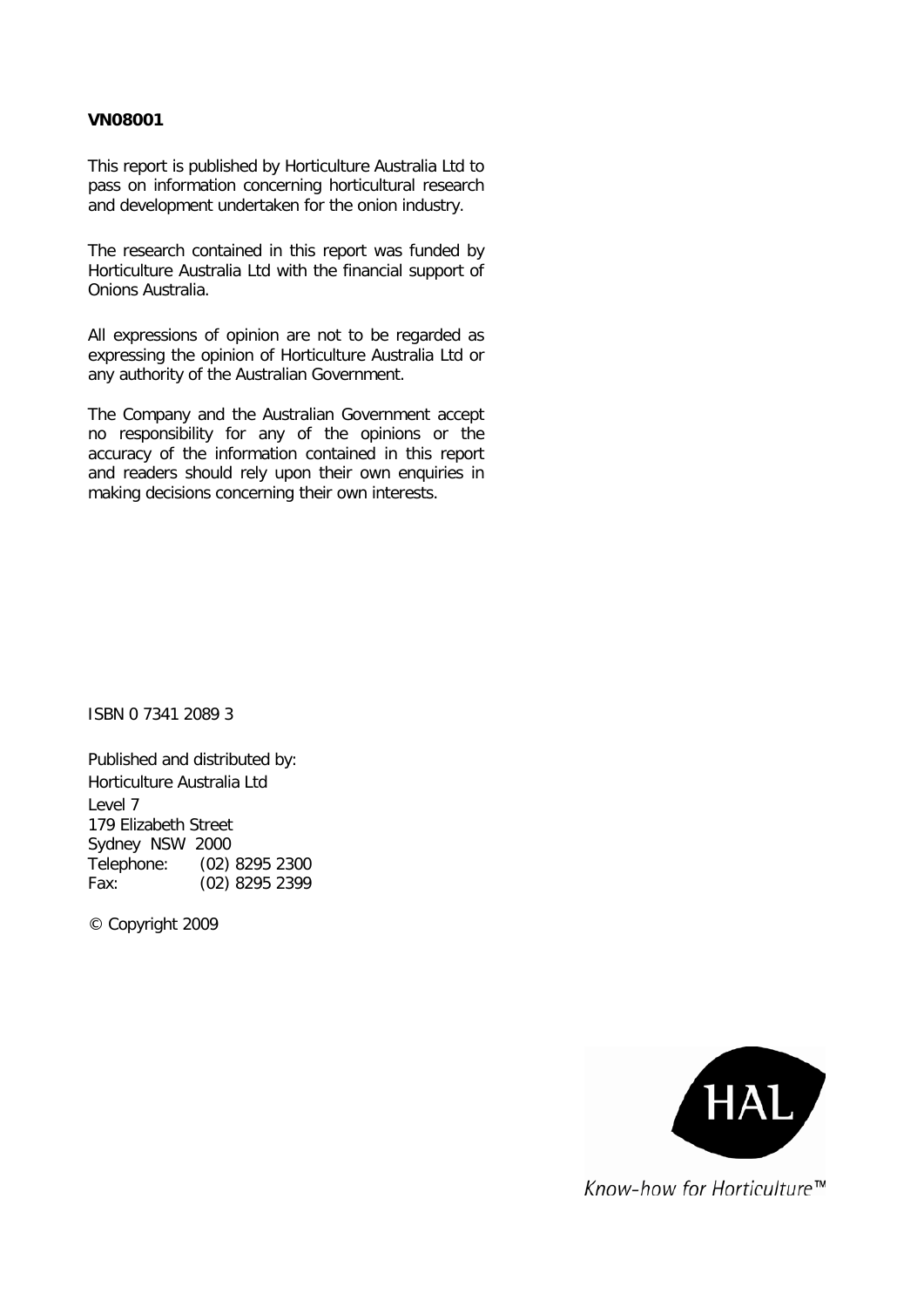# **Milestone Report VN08001**

# **Australian Onion Industry New Zealand Study Tour**

**April 30th – May 8th 2009.**

**Project Leader:** Ms Joanne Thomas-Ward

Executive Officer

Onions Australia

MOUNT GAMBIER EAST

SA 5291

08 87258862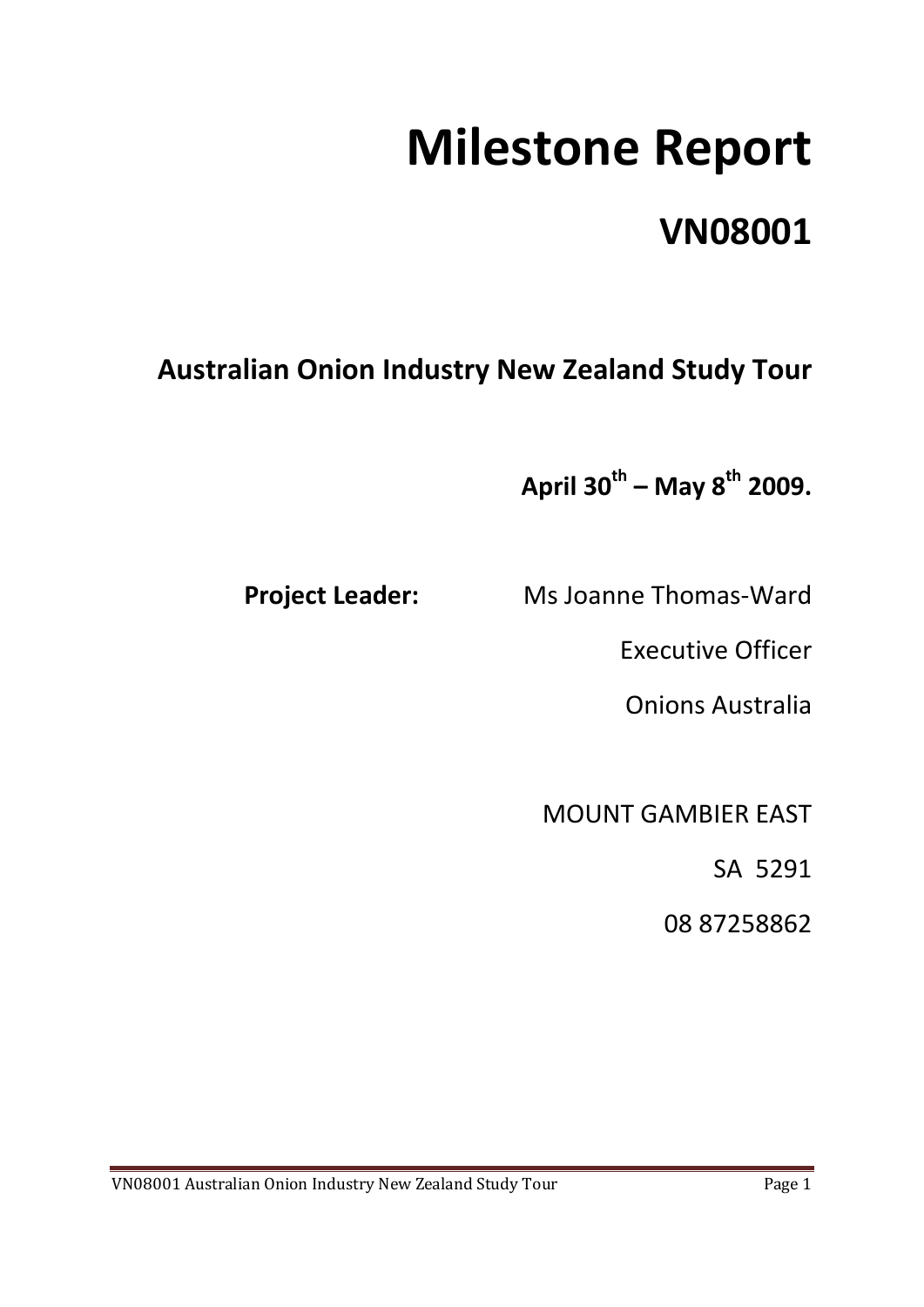# **Summary**

The Australian Onion Industry New Zealand Study tour departed Melbourne with 9 delegates on April  $30<sup>th</sup>$ , 2009. Arrival was into Auckland.

The tour covered the major onion producing areas within New Zealand. It also included visits to research areas, universities and research laboratories. The major onion growing areas of New Zealand are Pukekohe, Napier, Hastings, Christchurch and Ashburton. The Universities and research facilities were in Palmerston North & Lincoln.

The study tour provided delegates an opportunity to develop extensive networks within all sectors of the New Zealand onion industry. This included growers, researchers, seed representatives & engineers.

This tour was a relaxed informative way for the onion industry representatives from both sides of the Tasman to compare notes and competently network. It covered parts of the Strategic Imperatives in the Australian Onion Industry Strategic Plan as will be reported on throughout this document.

- **1.** Grow the market for Australian onion products
	- o 1.2 Develop onion products aligned with priority market segments
	- o 1.3 Explore export opportunities for onion products
- **2.** Improve Industry Competitiveness
	- o 2.4 Improve our ability to respond to disease and pest threats
- **3.** Strengthen industry information and communication networks
	- o 3.1 Generate and communicate reliable and targeted information for "industry members"
	- o 3.2 Encourage through chain collaboration and communication
- **4.** Identify and build industry leadership and capacity
	- o 4.1 Encourage industry participation and leadership
	- o 4.2 Enhance industry business and leadership skills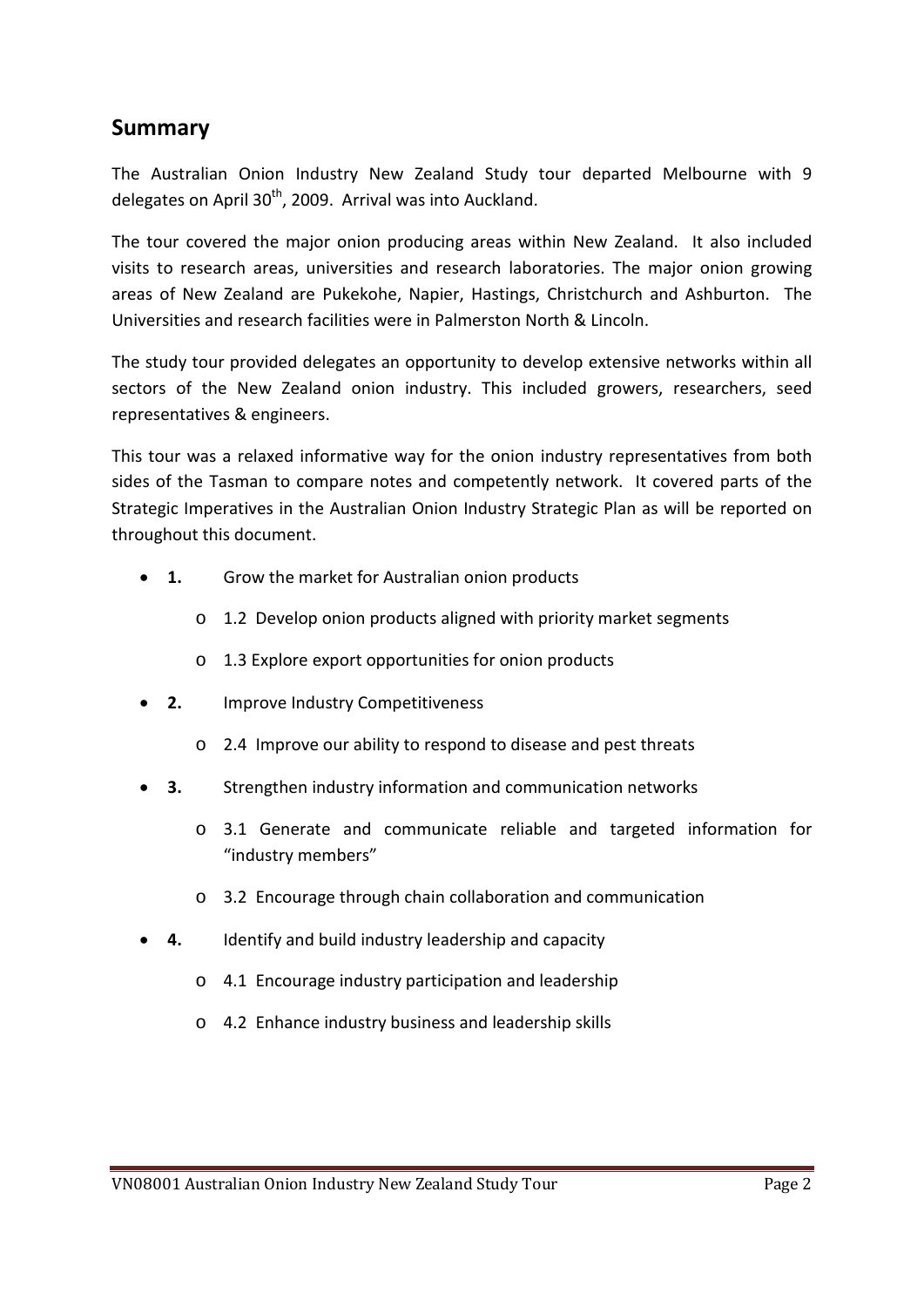# **Outcome & Achievements**

## **May 1st 2009**

*Compac Machinery* – Pukekohe - Compac sorting equipment are world leaders in fruit and vegetable sorting technology. Compac machinery is highly regarded in Australia and used for most types of produce in over 20 countries worldwide.

The equipment was made on site and delegates were shown all parts of the assembly line. The equipment is then packed in shipping containers and shipped all over the world with technicians sent to set up on sight.

Some delegates had used this sorting equipment; some had seen it in use in Australia, whilst others had never seen it. This equipment uses technology that can check for "sweetness" of produce and sort during the packing process. This technology is being developed for use in onions and potatoes. This may be of use in the future for developing onion products such as mild onions in the future. (Strat Plan 1.2).

Some delegates commented that they could see many possibilities for this technology in Australia, although a very expensive product. It was also noted that delegates saw opportunity for research and development possibilities regarding a technological system for future development of quality control. (Strat Plan 2.4)

The delegates were taken to an operating plant  $-$  to see how all the equipment and technology came together. (Punchbowl Cool stores). Delegates were able to see kiwi fruit being sorted and packed using this specialised equipment.

*Seminis Vegetable Seeds* – Onion breeding overview – Pukekohe research station – PLK May & Ryan history overview – New Zealand market overview – Research.

- *1923*: Saw Turbot select Straw Spanish in Pukekohe
- *1929*:First commercial sale of Turbot Selection
- Turbot After several more selections renamed cultivar Pukekohe Longkeeper.
- *1935*: Turbot Selection was then handed onto Morgan and Adamson family to continue selection.

VN08001 Australian Onion Industry New Zealand Study Tour Page 3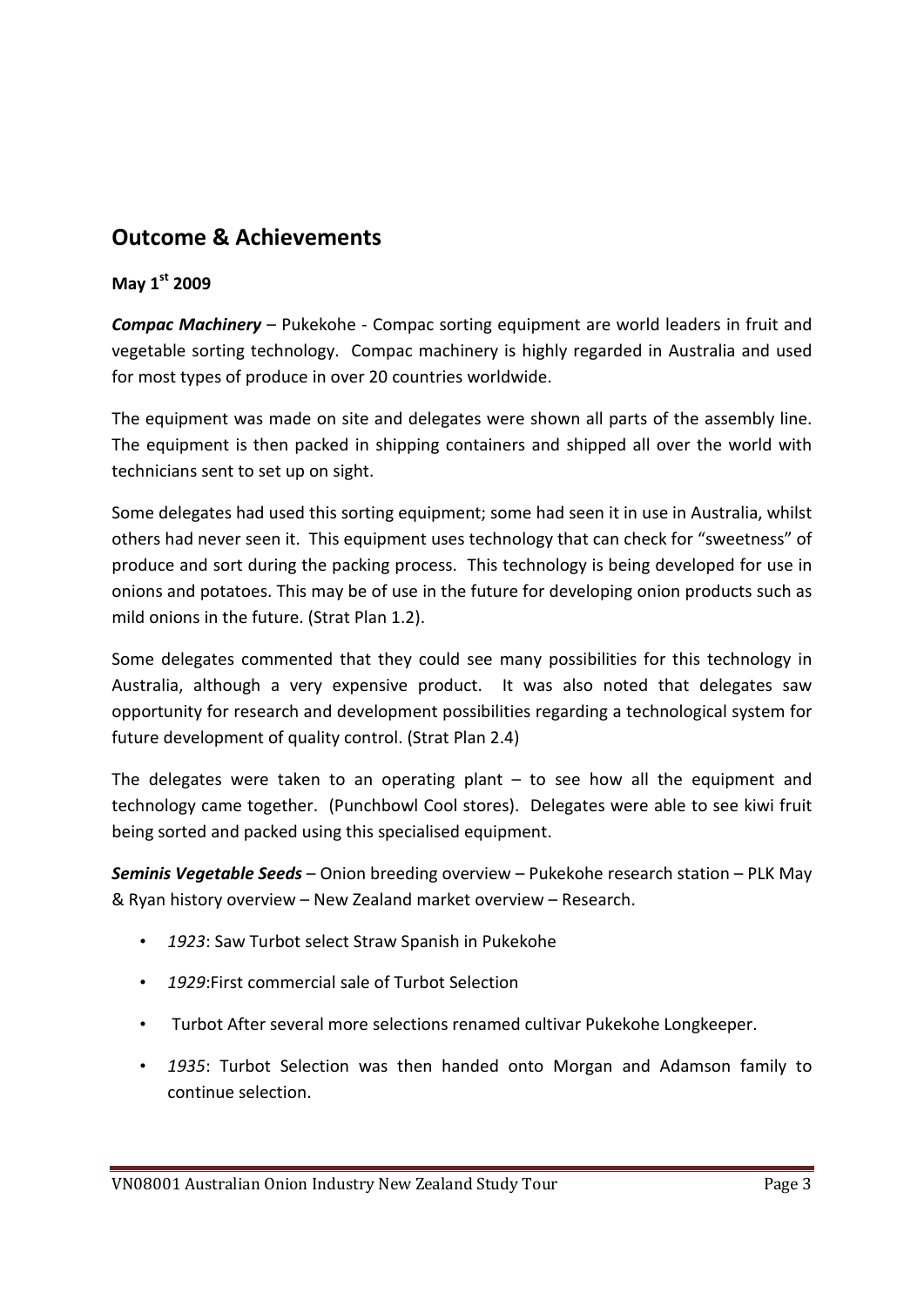- *1952:* Morgan and Adamson on their retirement offered the germplasm to another Harrisville family J.E May & Son.
- *1967:* May Ryan established from J.E May and Son (Noel May and Peter Ryan). Agreement signed with Coopers-Yates to Market and Breed
- *1972:* May and Ryan introduced to the Onion Industry the first early maturing inbred, taken from the Longkeeper. Known as Early Pukekohe Longkeeper.
- *1987:* Agreement with Yates terminated due to receivership
- *1989:* Grant Ryan joined the business
- *1989:* Joint Breeding Program signed between Asgrow-May and Ryan, Marketing arrangement with New World Seeds.
- *1998:* First Sale of commercial hybrids. (Franklin, Canterbury, Waikato).
- *2000:* Saw the introduction of Advance (Extra Early Export) Redkeep (Red Export Storage) and Brownkeep (Australian Brown) to the cultivar list.
- *Dec 2004:* Grant Ryan joined Seminis.

#### *New Zealand Market overview*

- There are various harvest methods used: Double row harvester based around a JD combine: 12t bulk half height containers:
- Total Tonnes Exported 2008 157183.258
- Total FOB Value NZ\$ 2008 \$1046750.
- Area planted 4675ha

#### *Australian Research Trials*

- South Australia has a regional breeding site
- Queensland has a Co-op/linked with US short day breeding program

#### *Research Focus*

- Marker assisted breeding
- Yield
- Disease resistance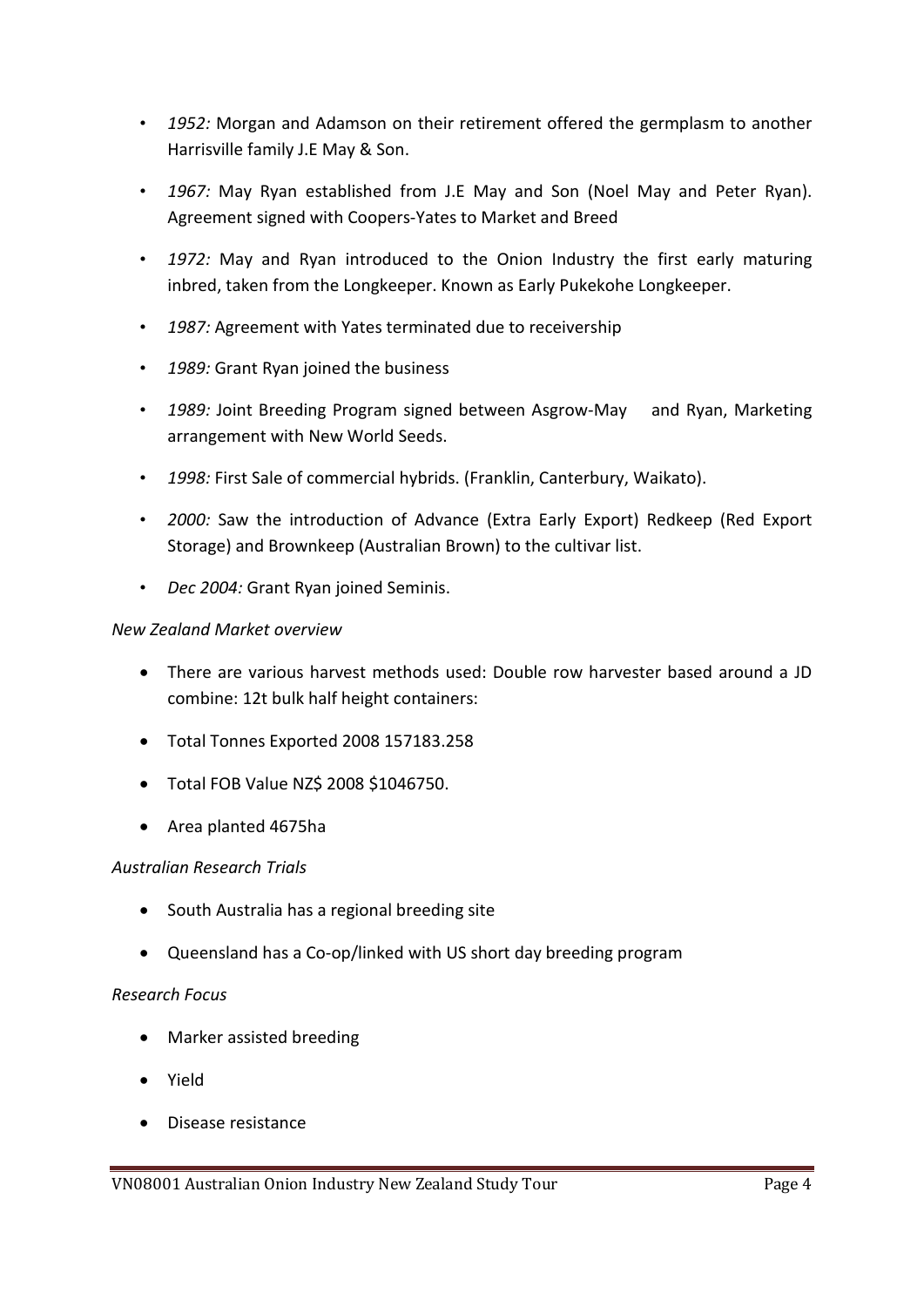- SYI: Sustainable Yield Initiative.
- Disease Res Downey Mildew, Botrytis (Strat Plan 2.4)
- All Backed with Marker Assisted Breeding Technology.
- Dark Red Colour Selections.
- Improved Storage Life

As most delegates had had historical dealings with Seminis seeds this was an ideal way to network in a relaxed and informative way. There was opportunity to look at the new breeding lines with delegates interacting in an extremely positive way. There were intense discussions on new varieties currently being developed and those "ear-marked" for future development. Later in the evening local New Zealand growers and Australian delegates shared a meal, networked and compared notes. (Strat Plan 3 & 4).

*McKenzie Engineering Ltd – Neil McKenzie –* Pukekohe East. Mr. McKenzie has a family business and has been making and designing machinery since the early 1950's. Mr. McKenzie was informative – comments from delegates were "what he does not know about onion top and tailors isn't worth knowing". McKenzie engineering supplies an onion spiral top and tailor which is used both in New Zealand and in Australia. Some delegates had seen in machinery in use and were impressed at his ingenuity and enthusiasm.

*AS Wilcox & Sons Ltd –* Pukekohe –Wilcox's main growing regions are Pukekohe and Waikato and are harvested, stored and pre-packed for year round supply. Varieties are continually evaluated to ensure consistent quality standards in taste, texture and keeping properties. Purpose-built onion pack houses are located in Pukekohe in the North Island and Rakaia in the South Island. They have significant exports to the UK through their export company Sofresh. AS Wilcox & Sons Ltd was established in 1954 and is still a family owned and operated business. The business crops about 1200 hectares and produces approximately 50% of what they sell. They grow onions in or around Pukekohe & Mata Mata.

This was a very large operation and many delegates expressed opinion over reliance on export. Disease control of crop is imperative to keep these markets open. Open discussions followed regarding the marketing procedures of their products, bag sizes and export opportunities elsewhere other than the UK. (Strat Plan 1.3).

New Zealand onion varieties were discussed and it was verified that the New Zealand domestic market did not differ much from the Australian domestic market although the New Zealand consumption per capita was lower than in Australia. Australian's consume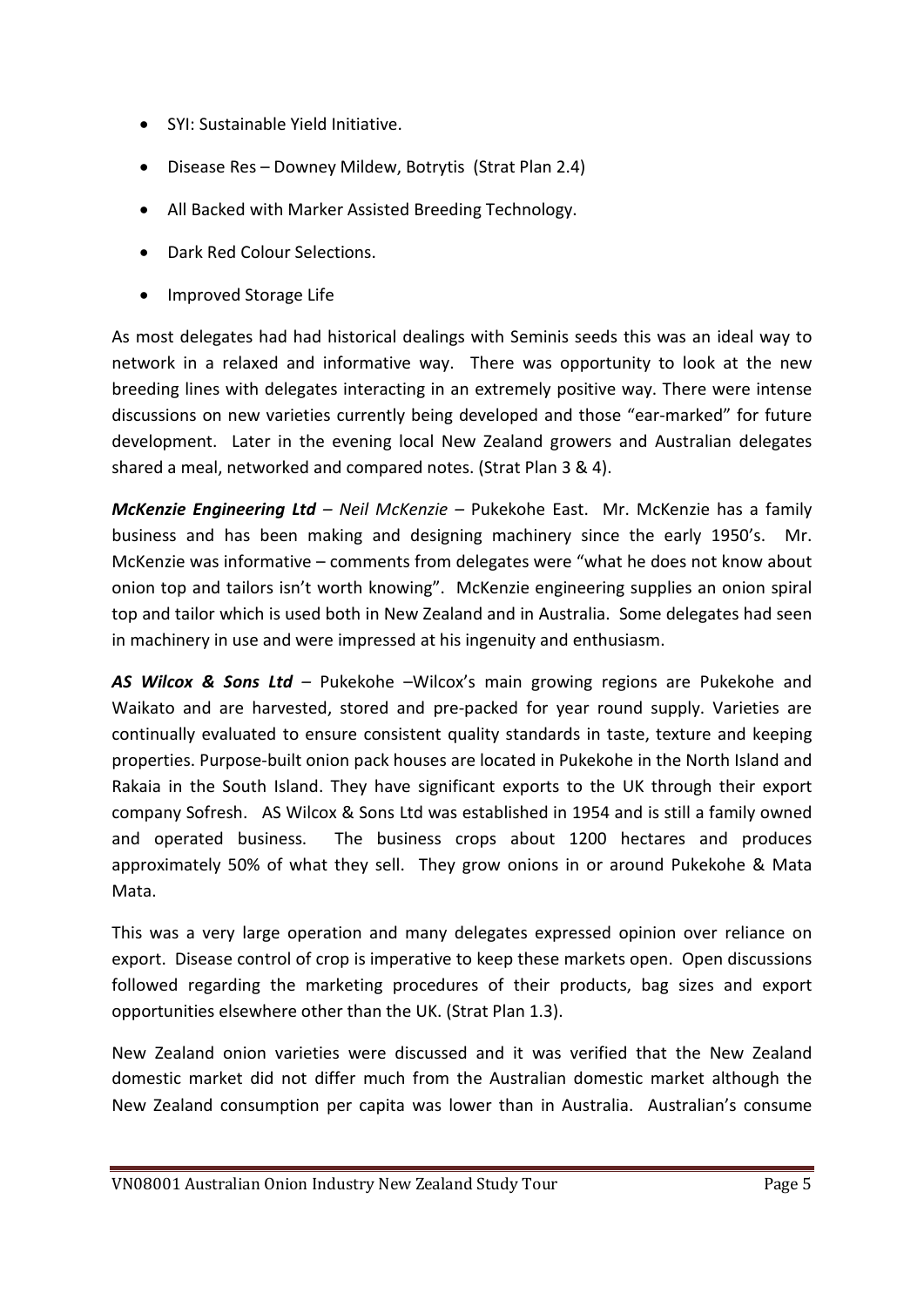approximately 11.4 kg of onions per person per year, where as New Zealand consumption is approximately 8kg per person per year.

#### *Brown Onions*

these are the most commonly available onions domestically in New Zealand. The most common varieties are Pukekohe Long Keeper and Pukekohe Early Long Keeper. *Red Onions*

recognised by their burgundy red skins and red tinged flesh. Spanish type red onions are large and round, while Californian red onions tend to be flatter and milder. Domestically available in January until August.

*Sweet Mild Onions*

these appear similar to main crop of brown onions, with lighter golden skins. Domestically in New Zealand they are generally larger and flatter with a milder flavour. In both countries these onions softer than a main crop of brown onions. Consumers on both sides of Tasman sometimes mistakenly think that this softness indicates inferior quality. The local domestic New Zealand season is December until May.

#### *Pickling Onions*

these are simply small brown onions. These onions are domestically available all year round. Suggested time for pickling around March.

#### *White Onions*

White onions have a papery skin and white flesh, with a sharp medium flavour. They are generally available orange sized. Similarly to Australia these are available in limited quantities. New Zealand also imports this product when availability is limited.

#### (Strat Plan 3)

# **May 2nd 2009**

*Masters –* Onion Exporters – Pukekohe – An informative visit to a 3<sup>rd</sup> generation grower/packer operation. Expressed were opinions of where the onion industry was heading in the future and that it must take a collaborative approach to survive. They expressed that they experience similar difficulties as in Australia with obtaining this collaborative approach. Their onions were predominantly grown about 30kms from Pukekohe with distinct division of onion growers. Their growers were 1/3 Hindu, 1/3 Chinese and 1/3 New Zealand/European. (Strat Plan 1.3, 3.1 & 4.1)

*Terranova Seeds* – a visit to the research station commenced post visit to Masters. Many of their onion varieties were on display for delegates to see and discuss. Terranova Seeds is widely used in Australia

o Terranova is a specialist Vegetable Seed Company with offices in Australia and New Zealand.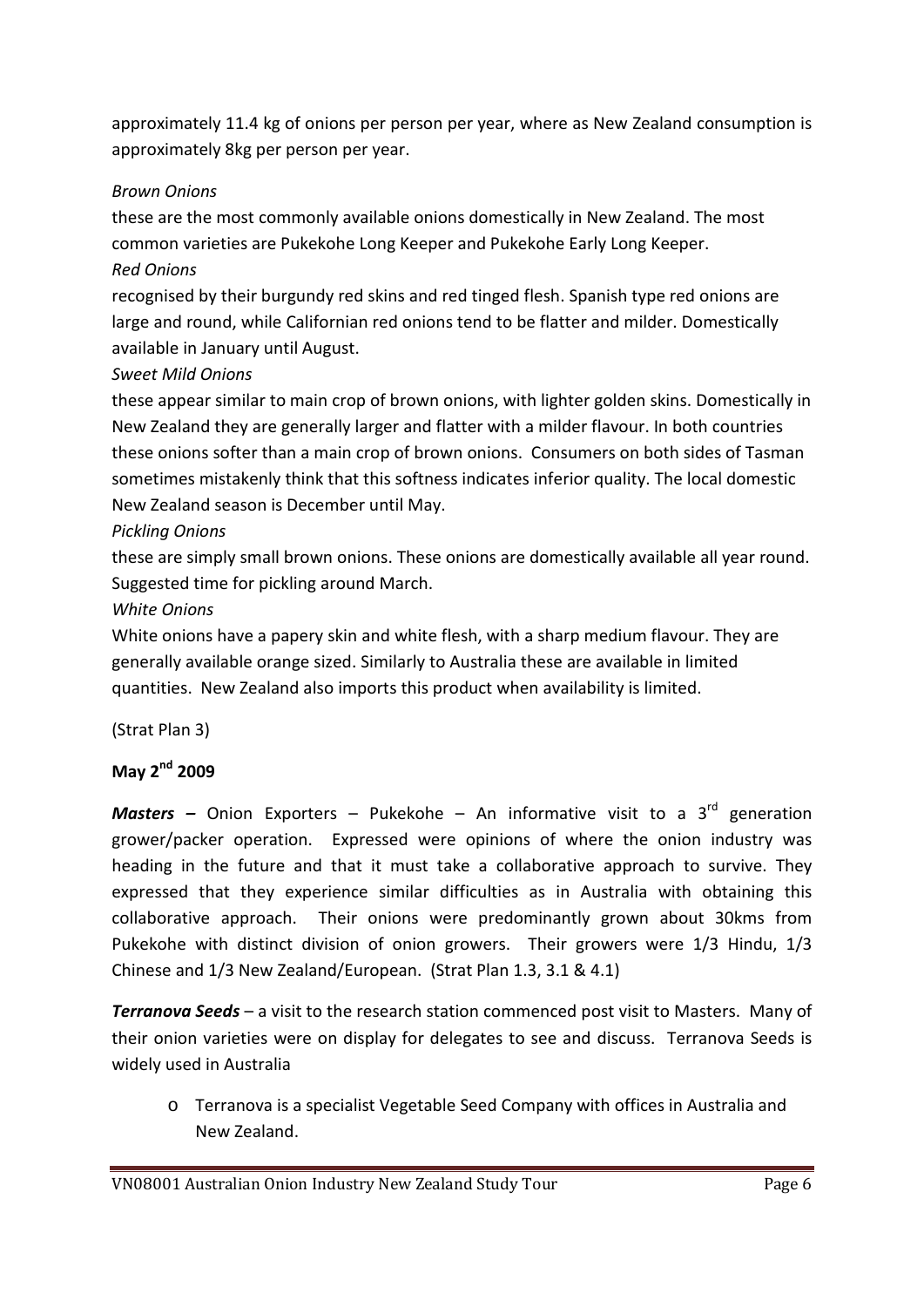- o Specialised Technical staff servicing all states of Australia & growing regions of New Zealand
- o Terranova Seeds is subsidiary of South Pacific Seeds.
- o Terranova market a broad range of varieties having trials in both New Zealand and Australia.

Terranova representatives expressed that they had good control on thrips with the use of mites in the field. This is a problem in Australia and further communication was sought by some delegates. (Strat Plan 2.4)

They expressed that their future may lie in Asia – with exports expected to increase into that area as it is becoming more expensive to export to the EU and UK. (Strat Plan 1.3)

# **May 3rd 2009**

*Apatu Farms –* Napier/Hastings region. Apatu Farms is a large grower/pack house producing a range of processed and fresh market crops. Their export market primarily focus' on Brown and Red fresh onions.

Apatu Farms plants 1000ha/year of vegetables, 250ha/year of onions. Their other crops include tomato, sweet corn, beetroot and carrots.

Apatu Farms export 80% of their produce. Their export market is predominantly from January to May. Produce is shipped to Norway, Sweden, Holland and Germany. Some produce is still being exported to the UK, but this market is becoming less economical. Their export market in the past has been dependent upon Japan, but the US is now dominating this market.

The other market that they are developing is value adding and processing. Approximately 20% of their onions go into this market, with very little going into the domestic market. Frozen and sautéed onions are processed in New Zealand with some of these products being exported to Australia. (Strat Plan 1.2)

Irrigation is used in this area of the North Island – all mobile irrigators. They irrigate far less than most Australian onion growers. The annual rain fall is 800mm's per year with irrigation occurring only once in a growing season (300ml's). At the time of our arrival they were in their  $3^{rd}$  year of an autumn drought and water restrictions were starting to be applied. The quality of the water was varied from Australia. Quality of water is never a problem as they have direct access to and Artesian Aquifer.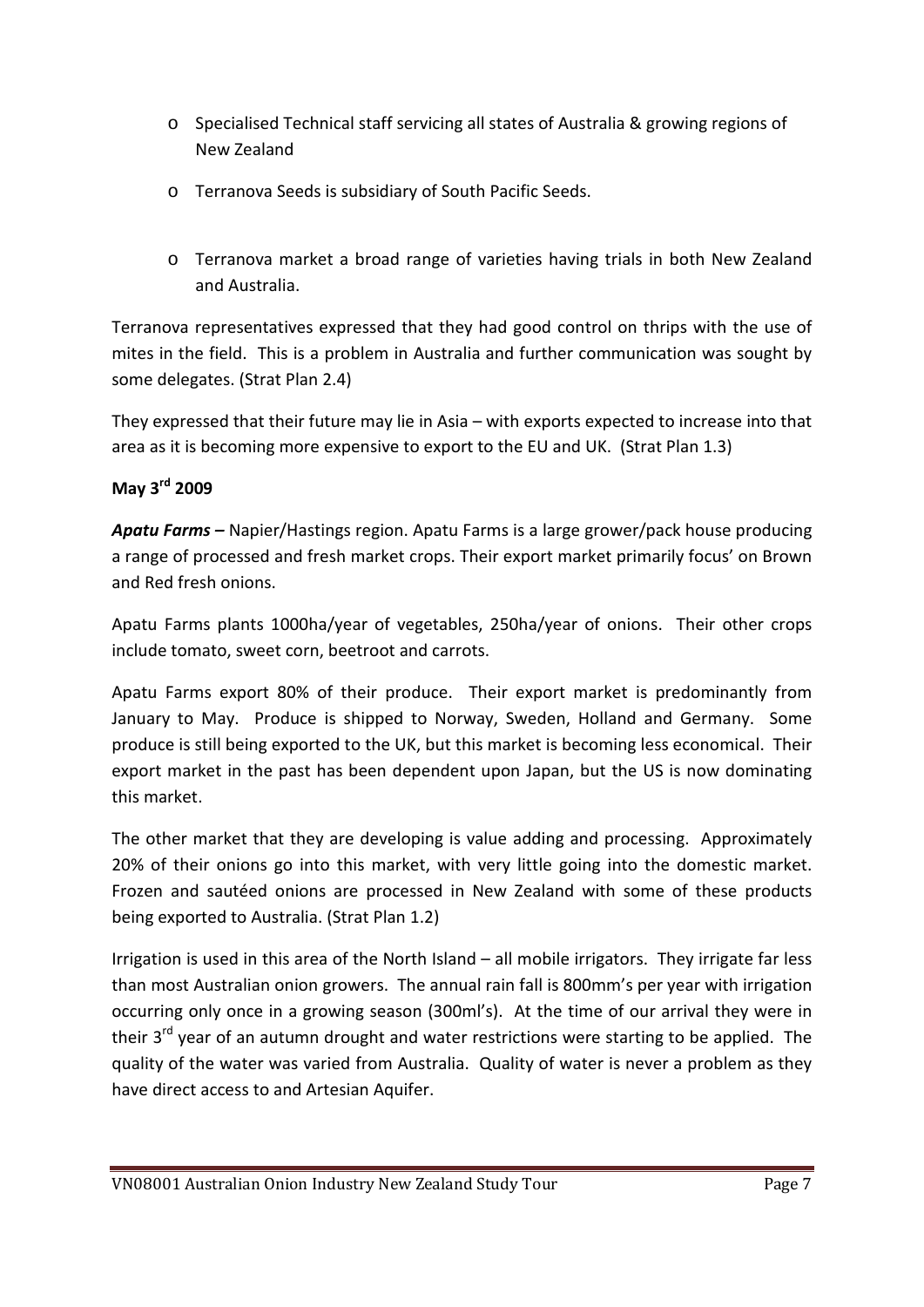Mark Apatu expressed to the delegates that the market in the UK can be quite volatile and the German market very competitive. The volatility of the currency is becoming an increasing problem. (Strat Plan 1.3)

Delegates from Australia reflected that the industry is very similar to Australia, with less and less growers. With fewer growers yields have not decreased as the growers are becoming larger. Land values are increasing (as is an issue in Australia), therefore cost of production increases. Obtaining good reliable labour is also a problem both sides of the Tasman. (Strat Plan 4.1)

# **May 5th 2009**

*Centre for Precision –* Professor Ian Yule and associates – Palmerston North Campus – Professor Ian Yule spoke on the goals of his work which were to reduce the amount of irrigation used without a reduction in Yield and to improve fertiliser efficiency. Some European scientists believe we use approx 50% more fertiliser than actually required.

Professor Ian Yule and Carolyn Hedley presented their work on Variable Rate irrigation. This could be introduced as a possible method of improving irrigation water use efficiency. As in Australia, New Zealand sees the use of pivot irrigators as the most popular system at this time. This use has a low labour demand as it uses a method of high automation. They explained that one of the main problems being overcome is the inflexibility of the systems. The variable rate irrigation systems looks at the inflexibility and also giving the grower a level of assurance regarding the amount of water being used at any point under the irrigator. Their concept gives the grower total control of the irrigator and its application performance inevitably giving the grower the ability to optimise the use of land available. Carolyn Hedley also spoke on the use of Electro Magnetic Mapping.

- o Soil mapping can be used to map the soil water capacity under a centre pivot irrigator. This information can then be used to more accurately decide how to program the centre pivot.
- o Water savings up to 20-25% may be acquired
- o It is possible to control the irrigator to deliver a variable pattern of water use
- o Cost effective
- o Using variable rate irrigation, it may be possible to have freedom in what is grown under the pivot allowing much more flexibility to the grower. An example was demonstrated later by Stuart from Precision Agriculture – showing delegates a variable rate irrigation system keeping water from wheat whilst watering potatoes.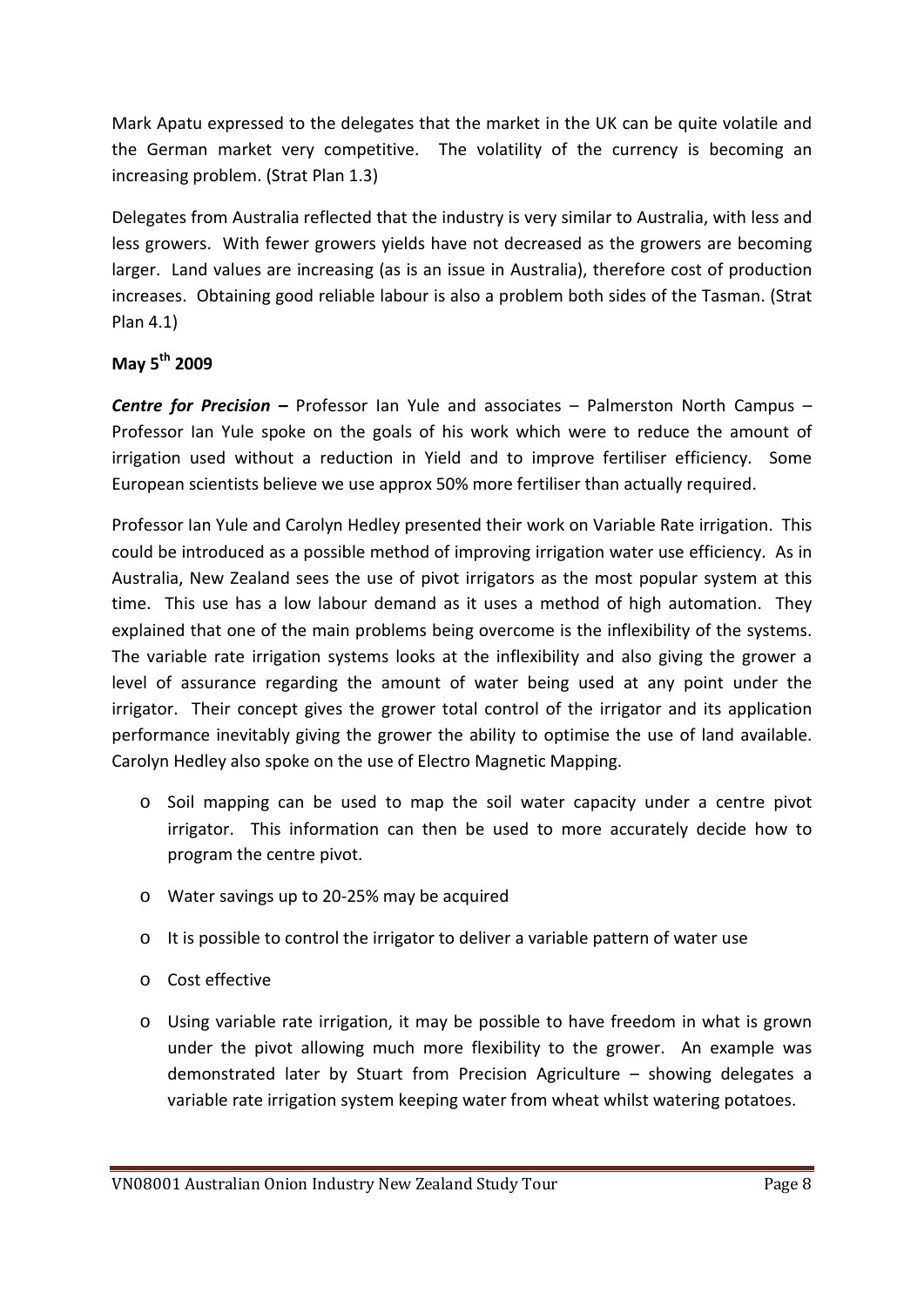As most of the delegates used centre pivot irrigation this was a most informative morning. Only two of the delegates used flood irrigation.

Following the above presentation was a presentation from Stuart Bradbury of Precision Irrigation[. www.precisionirrigation.co.nz.](http://www.precisionirrigation.co.nz/) He covered the following:

- o What is variable rate irrigation
	- o It is an add-on to a centre pivot that allows different amounts of water to be applied along any part of the length of the irrigator at any one time.
- o How variable rate irrigation works
	- o Precision Irrigation variable rate irrigation provides precision control of all sprinklers on a centre pivot: achieved by individually pulsing sprinklers on and off to modify the application rate along the length of the irrigator.
	- o The farm is mapped and program placed on a PC/Laptop and the grower sets "management zones". Eg: different crop sites; different soil types; areas that require more/less water
	- o These areas can be drawn in from aerial photographs, soil maps or from points recorded by the grower using a hand held GPS
	- o Using the company's software (VRI) on PC/Laptop the grower can define how much water should be applied to each area. Once this has been done and saved to a memory card and inserted into a VRI controller at the centrepoint. This can be done wirelessly or through a modem.
	- o Each sprinkler on pivot has a lathing solenoid valve which is either pulsed on or off by a controlling node. Each node has four sprinklers with individual control of each valve. It is a simple process to add this to existing centre pivots already in operation.
- o Benefits of VRI
	- o Water is used more efficiently. Sprinklers can be turned off whilst travelling over track, troughs, drains etc
	- o Decreased power consumption
	- o Meets needs of high water use type soils.
	- o Less Track maintenance
	- o Application rate can be changed easily over different soil types or crops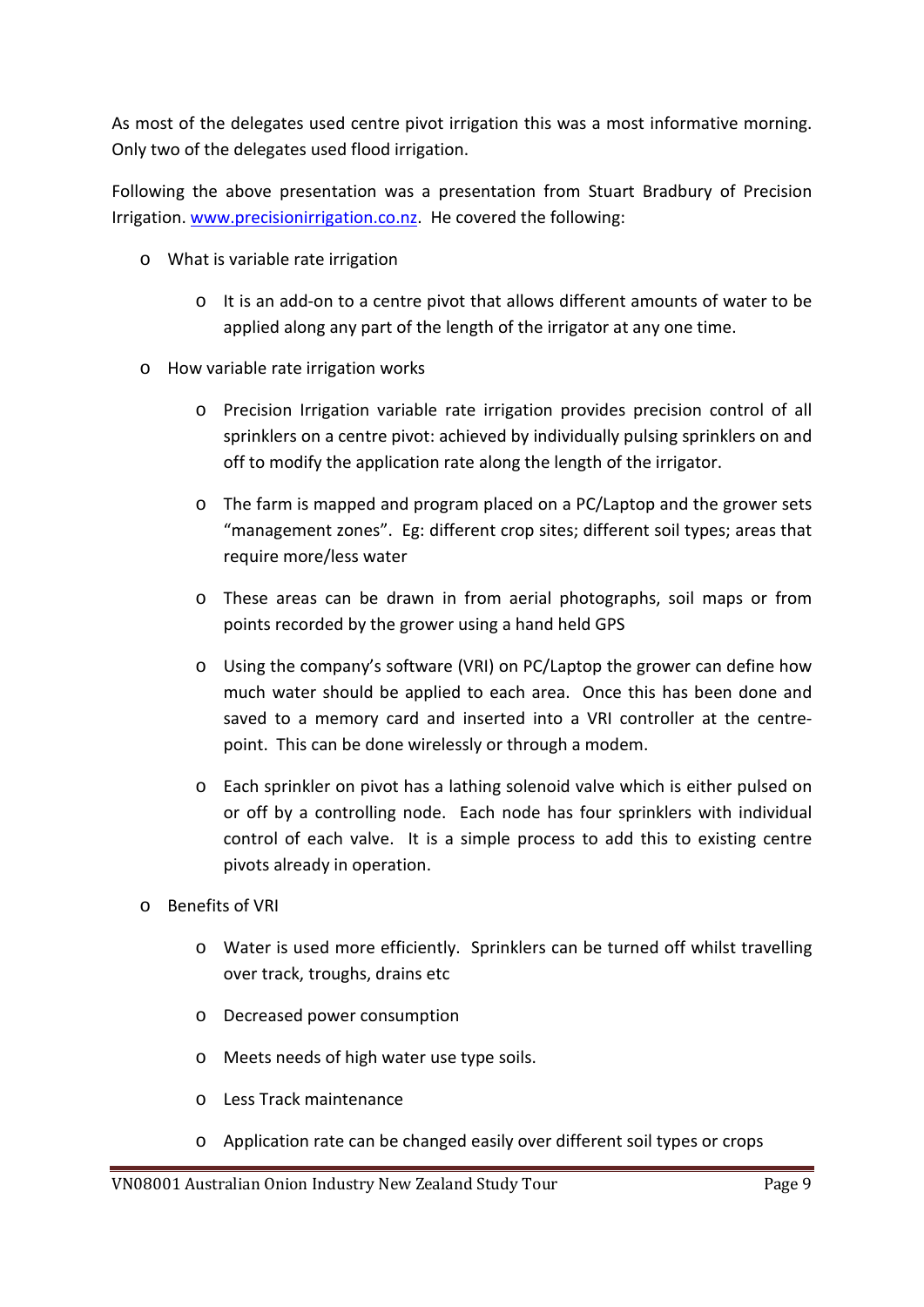- o Reduction in nutrient runoff and leaching
- o Fertigate or Chemigate more effectively fertiliser / chemicals can be applied directly through the irrigator and grower has control of where /when and at what rate they are applied.
- o Decrease watering in low and or flooded areas alleviating pooling in some areas.
- o Even out inaccuracies in distribution created where sprinkler nozzles cannot apply the correct amount of water. Eg: often around the centre-point too much water is applied due to sprinkler nozzles not being able to cope with such a slow speed. The VRI compensates and evens out the application.

This company designs the irrigator system for each individual grower. They set up they system, provide software and training. The cost of this system is approximately \$100 NZD per linear metre installed. The mapping of land via GPS and electro-magnetic mapping can take up to 4 days to do 250ha.

Delegates were extremely interested in this morning with many questions being asked. There were comparisons made as to what is already in use in Australia and how this differs. The main area was an improvement in water usage and also an element of disease control. It was also noted that after initial set up costs it may also be cost effective to growers in Australia due to severe water restrictions in some areas. (Strat plan 2.4)

# **May 6th 2009**

*Agrimm Technologies* – A world leader in the development and manufacture of effective, safe and environmentally friendly biological friendly plant protection products. Agrimm was established in 1984 and has its main office in a new purpose built production facility located at Lincoln near Christchurch on the South Island of New Zealand. (Strat Plan 2.4).

Onionmate™ is a product used in New Zealand and has field trials in South Australia. It is marketed in New Zealand as a root zone starter granule, "Vigorous, high yielding plants naturally", "recommended for spring and bulb onions". A profile was provided stating onionmate™ bio-inoculant is formulated in a sustained release granule to optimise the colonisation of soil around the emerging onion seed. It contains 2.5 million *Trichoderma atroviride* colony-forming units per gram.

Darren Alexander from EE Muir & Sons, based in Burton in South Australia presented information on a field trial conducted in South Australia. Titled "South Australian Onionmate™ Field Trial", Plant Yield and Packout Assessment.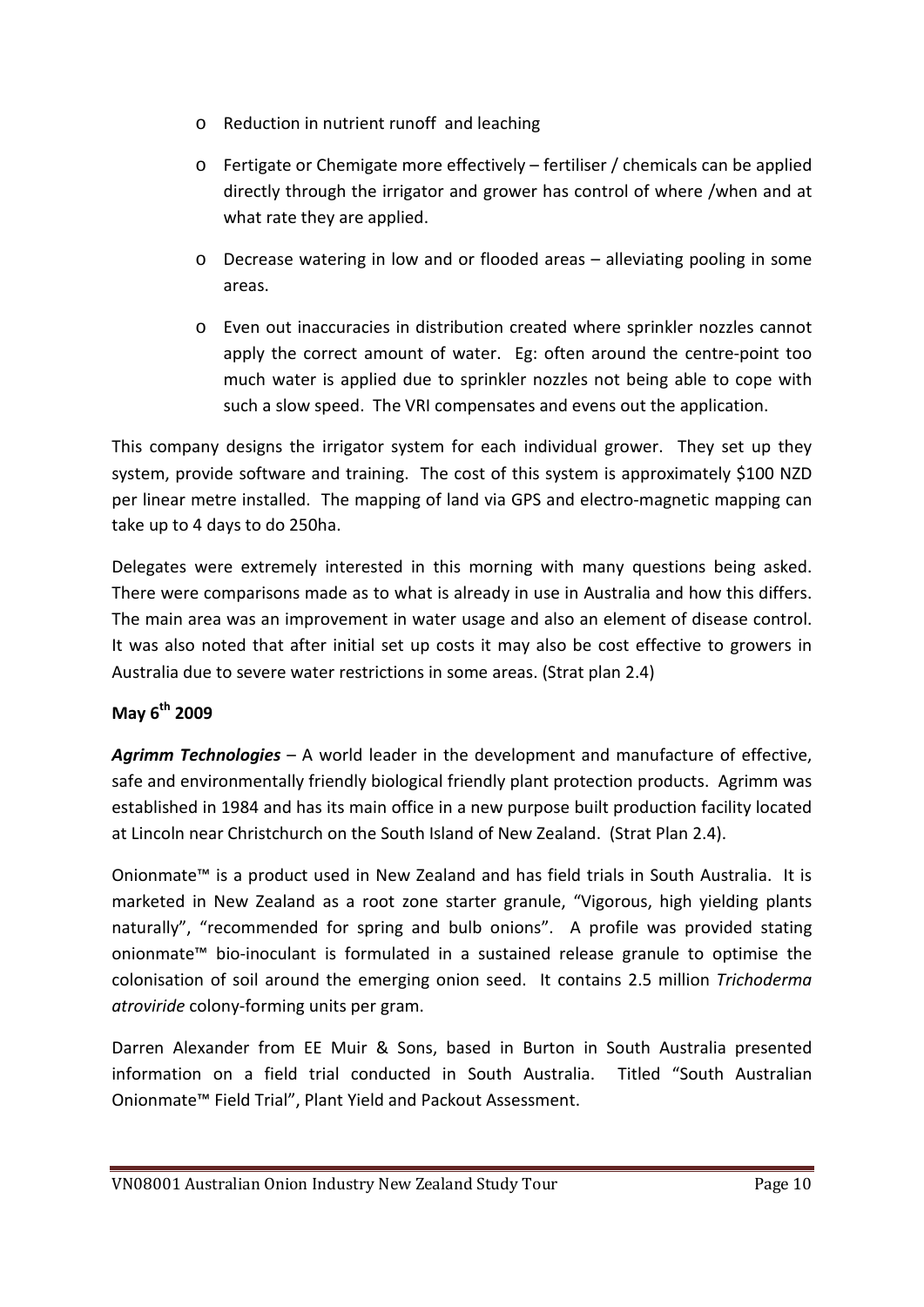The summary of this report was produced and handed to all delegates present. An overview of this report is below:

- o A range of onionmate™ treatments were evaluated against standard growing conditions on two separate sites using two different growers.
- o Treatments were evaluated per 100 onions per row and their weights and size category measured.
- o Yield and size increase were obtained wherever onionmate™ had been applied.
- o Observation that treated onions had a greater root system and returned higher levels of nitrogen in the leaves.
- o Recommended that growers add onionmate™ at a rate of 25kg/ha to their program at planting to increase their potential \$/ha return.

Delegates commented that they had knowledge of the trials and that they were hopeful for the future of this product.

*Bio Protection Research Centre* – Lincoln University – Lincoln. A brief visit to this facility followed the morning at Agrimm Technologies. (Strat Plan 2.4)

The Bio-protection Research Centre is a collaborative venture focused on finding new, sustainable and non-chemical solutions to protect New Zealand's plant-based, productive eco systems from the threat of diseases, weeds and insect pests. The centre's director is Professor Alison Stewart. Delegates were shown around the facility and provided with an annual report – available on [www.bioprotection.org.nz.](http://www.bioprotection.org.nz/)

Comments from delegates where varied. A comment was made on the amount of research funding that "does not go into Chemical use" rather that they appeared to be concentrating on sustainable non-chemical research. It was felt that Australia varies slightly in this field. Other comments included that New Zealand are susceptible, as is Australia to imported diseases and bio-security was a major concern for both countries.

*Greg & Joanne Lovett* – Growers – Ashburton – Greg and Joanne Lovett are local small growers with excellent sustainability business practices. (Strat Plan3.1, 3.2 & 4.1)

Greg Lovett showed delegates his packing facilities whilst explaining how he maintained a smaller farm and packing shed in today's competitive market. He supplied product to the larger packing sheds, but also exported of his own product through his pack house. A larger percentage of his market is domestic which was in direct contrast to the larger grower/packer in New Zealand. Mr & Mrs Lovett's property size and pack house were comparative to what is seen in Australia. The style of irrigation used was of great interest to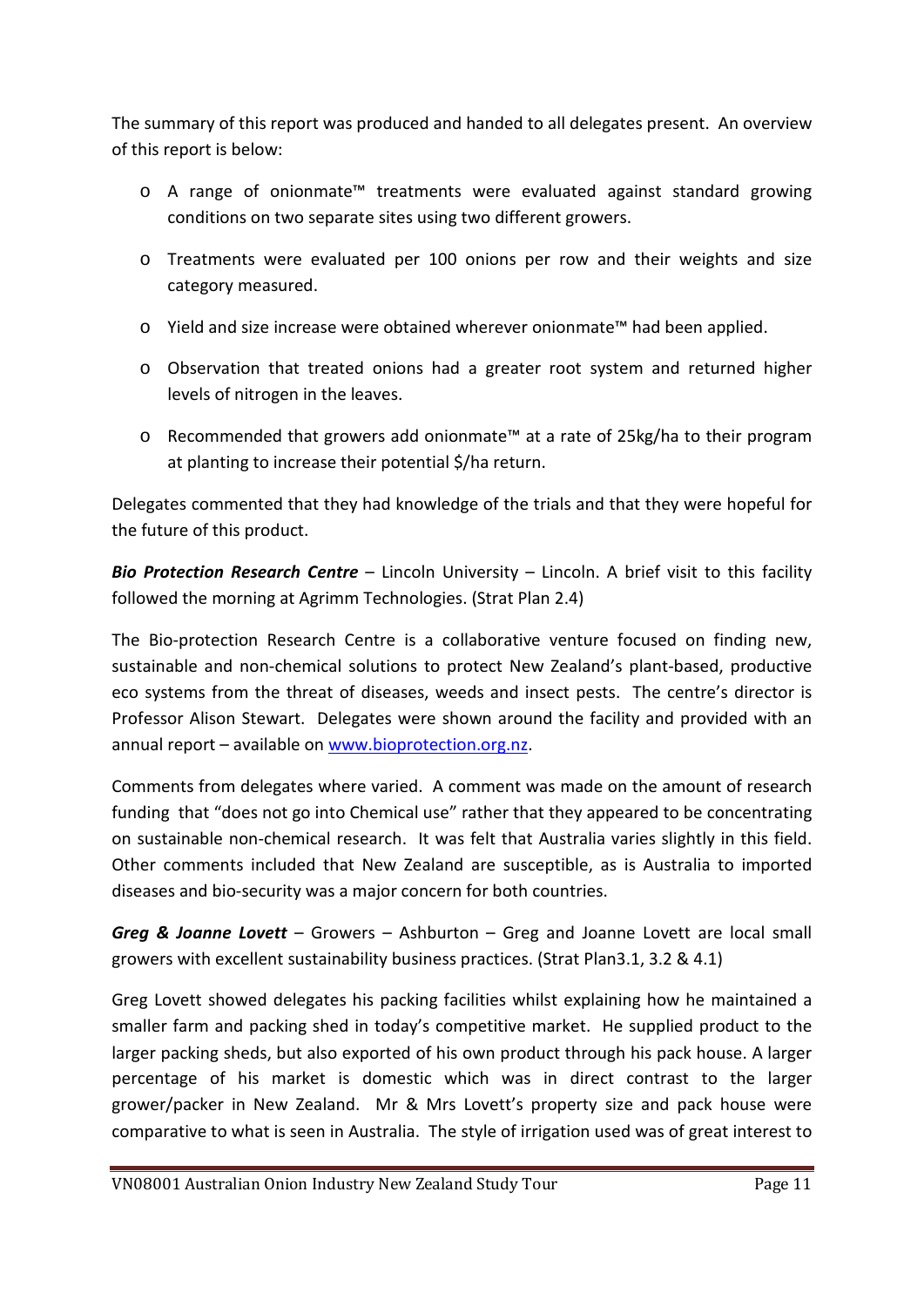delegates, using removable irrigation pipe. Again the amount of irrigation required during the growing season was very much lower that all regions in Australia.

# **May 7th, 2009**

*Plant & Food Research Centre –* Dr Nick Ashby, Dr John McCallum & Dr Colin Eady –

Plant & Food Research Centre researchers: sustainable land and water use, high performance plants, personalised foods, high-value marine products & biomolecules & biomaterials.

Presentations on Dr McCallum's work and Dr Eady research were followed by a tour of their facility.

Research completed in 2008:

- germplasm which should put 'tearless' onions within reach of consumers in New Zealand within a decade has been developed. There has been an application to field test these and other genetically modified onions submitted.
- "Round Up Ready" onions were discussed and plot trials were viewed.

Discussion on their work was intense and appeared favourable. (Strat Plan 1.2 & 2.4)

*Wyma Engineering* – Dr Stephanie Lamotte & Linc Burgess – Developer of innovative pack house equipment.

Delegates were given a tour of the entire operating plant. The tour included the workshop & design area. Wyma products are widely used in Australia with some delegates having imported their washing and polishing equipment.

Wyma's vegetable polisher appeared to be of most interest. This system is designed to remove the surface of the vegetable (an many types of vegetables can be used in this system). The vegetable polisher can completely remove dirt and lighten up skin of some vegetables, remove fungi if necessary, such as Rhizoctonia. Giving the grower/packer a greater percentage of premium products being packed out for consumers.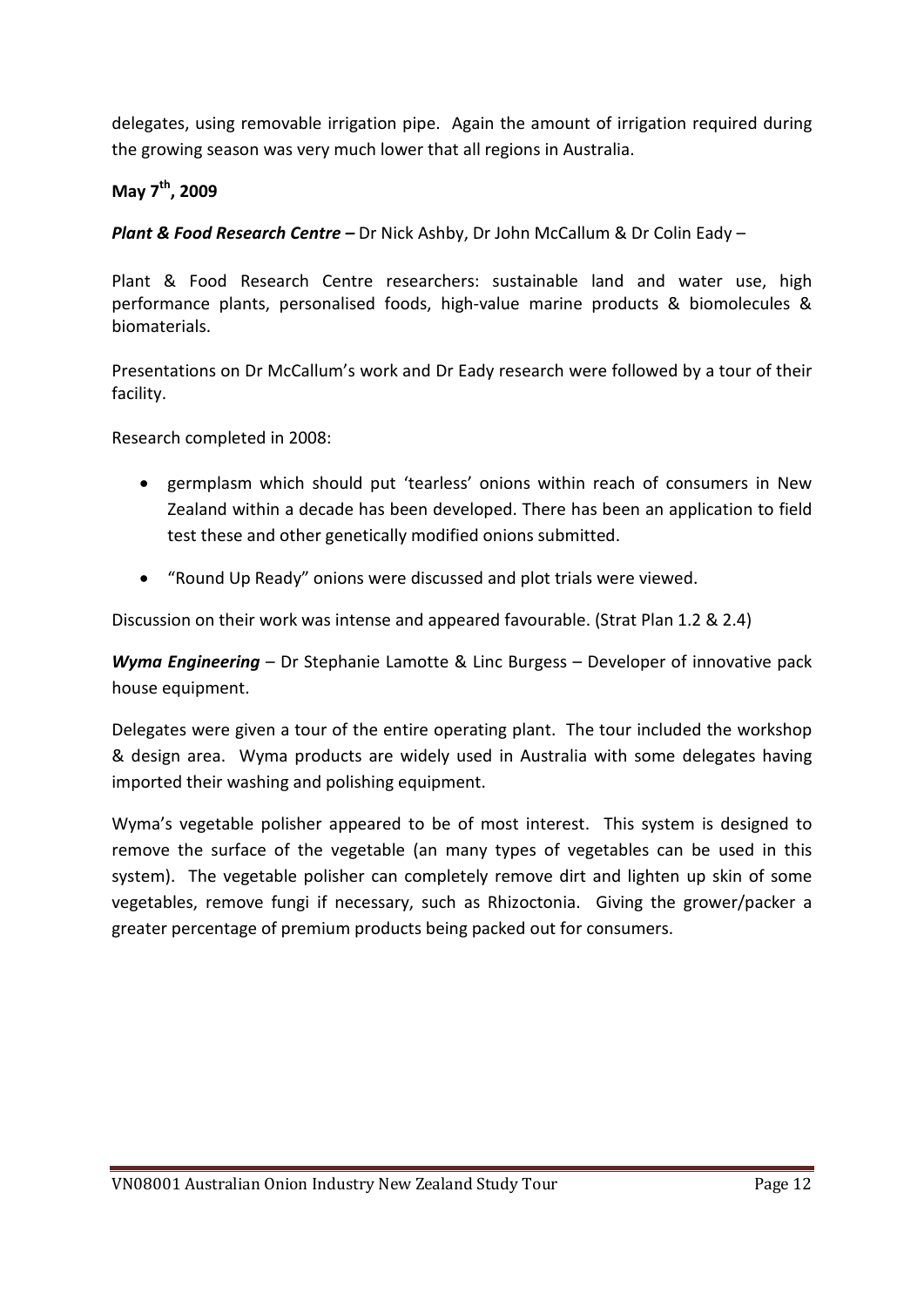# **Dissemination**

The information contained in this report has been discussed with delegates. Each delegate was given a sheet to report on 2 days each of this tour. These sheets were collated and material placed in this report. Since the return of the study tour a presentation has been given at the Regional Levy Payers meeting in Bunbury WA on Monday June  $8^{th}$ .

During the Annual Levy Payers meeting being held in Murray Bridge, SA in November 2009 there will be two delegate presentations. In conjunction with these presentations a feature article will appear in the annual Onions Australia magazine, being distributed at that meeting and via Australia post by November 20<sup>th</sup> 2009. This will enable all registered levy payers to view outcomes of the activities and findings from this tour. Onions Australia is also distributed worldwide and this will enable good global coverage as well as promoting the industry to a broad range of interested parties.

# **Itinerary**

| April 30 <sup>th</sup> | Depart Melbourne - overnight in Auckland                                       |  |
|------------------------|--------------------------------------------------------------------------------|--|
| May $1st$              | Compac Engineering, Seminis Seeds, McKenzie Engineering, Punchbowl             |  |
|                        | Coolstores, AS Wilcox & Sons                                                   |  |
| May $2^{nd}$           | Terranova Seeds - travel to Rotorua                                            |  |
| May $3rd$              | <b>Travel to Napier</b>                                                        |  |
| May $4^{\text{th}}$    | Apatu Farms - travel to Palmerston North                                       |  |
| May $5^{\text{th}}$    | Professor Ian Yule - Centre for Precision Agriculture - travel to Christchurch |  |
| May $6^{th}$           | Agrimm Technologies, Lincoln University, Greg & Jo Lovett                      |  |
| May $7th$              | Plant & Food Research Centre, Wyma Engineering                                 |  |
| May 8 <sup>th</sup>    | Depart Christchurch                                                            |  |

# **Delegates**

| Mr Sam Gurciullo   | Grower/Packer         | New South Wales |
|--------------------|-----------------------|-----------------|
| Mr Darren Rathjen  | Grower/Packer         | South Australia |
| Mr Jason Daniell   | Grower/Packer         | South Australia |
| Mr John Dellazoppa | Grower/Packer         | South Australia |
| Mr Vince Gurciullo | Grower/Packer         | New South Wales |
| Mr Andrew Moon     | Grower/Packer         | Queensland      |
| Mr Aaron Haby      | Grower/Packer         | South Australia |
| Mr Peter Dettloff  | Grower/Packer         | South Australia |
| Ms Joanne Thomas-  | Project Leader - EO - | South Australia |
| Ward               | Onions Australia      |                 |